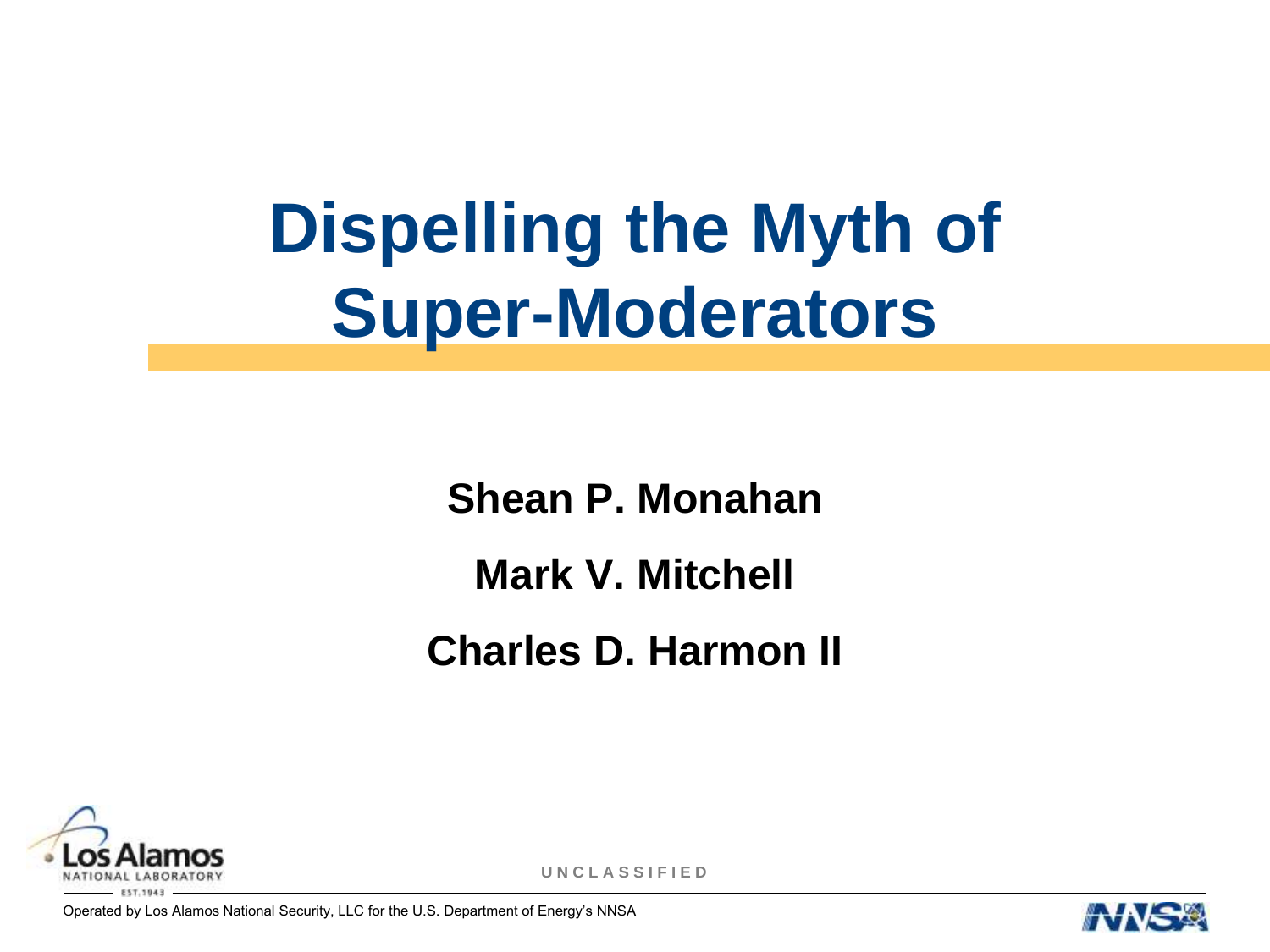# **Outline**

## $\blacksquare$  Introduction

• Motivation

## **Basic Theory**

- Inelastic Scattering
- (n, xn') reactions
- Elastic Scattering

## **Application**



**U N C L A S S I F I E D**

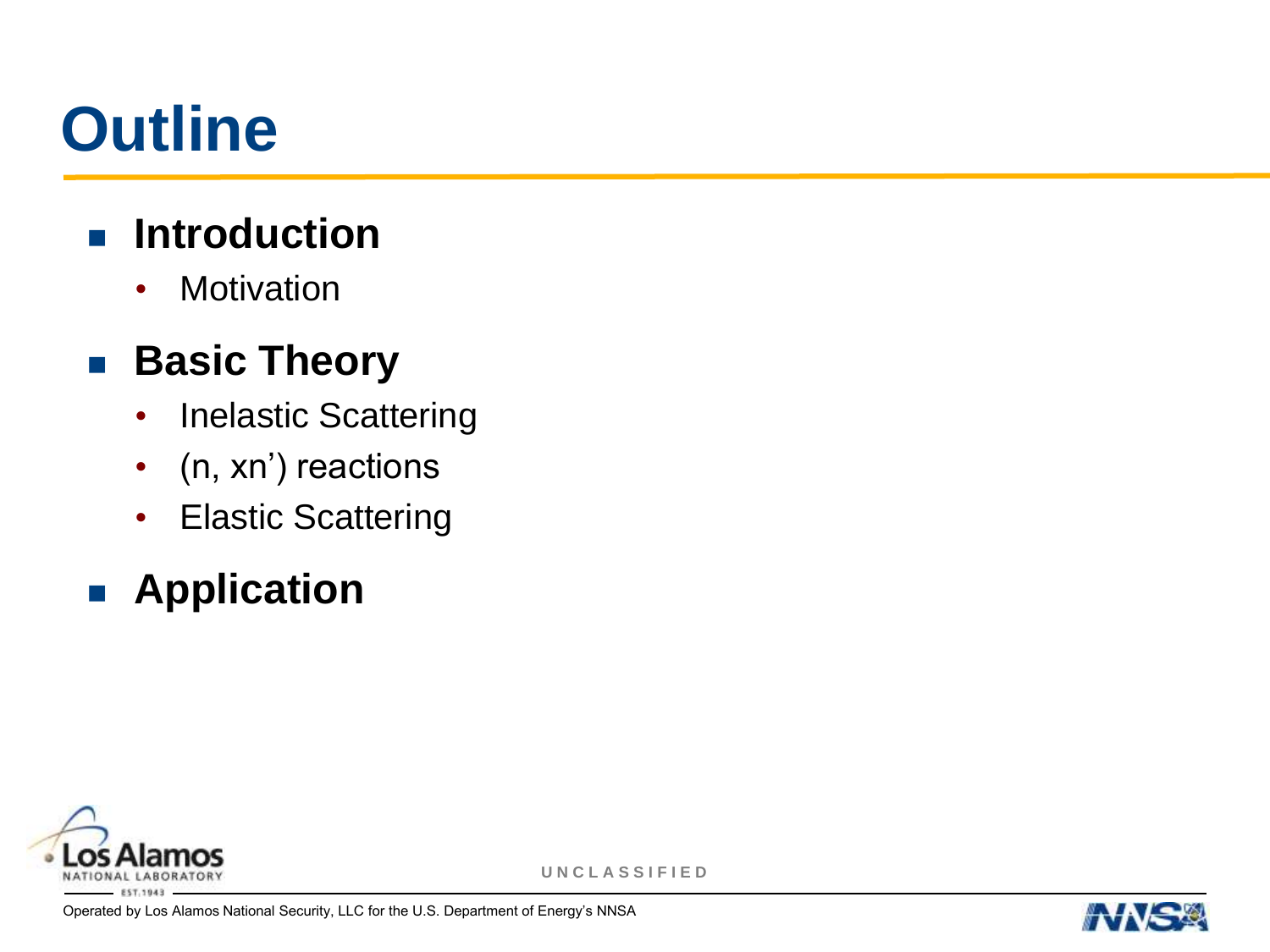## **Introduction**

#### **Disturbing misuse of language**

- Creeping into official review comments from auditing agencies
	- May lead to inappropriate response and redirection of already taxed and crucial resources
- Case in point *super-moderators*

 **Why should we care when presumably the intent is known**

- We are professionals and as such we have an obligation to be technically accurate
- Mentoring new staff is difficult enough without using inaccurate and incorrect terminology



**U N C L A S S I F I E D**

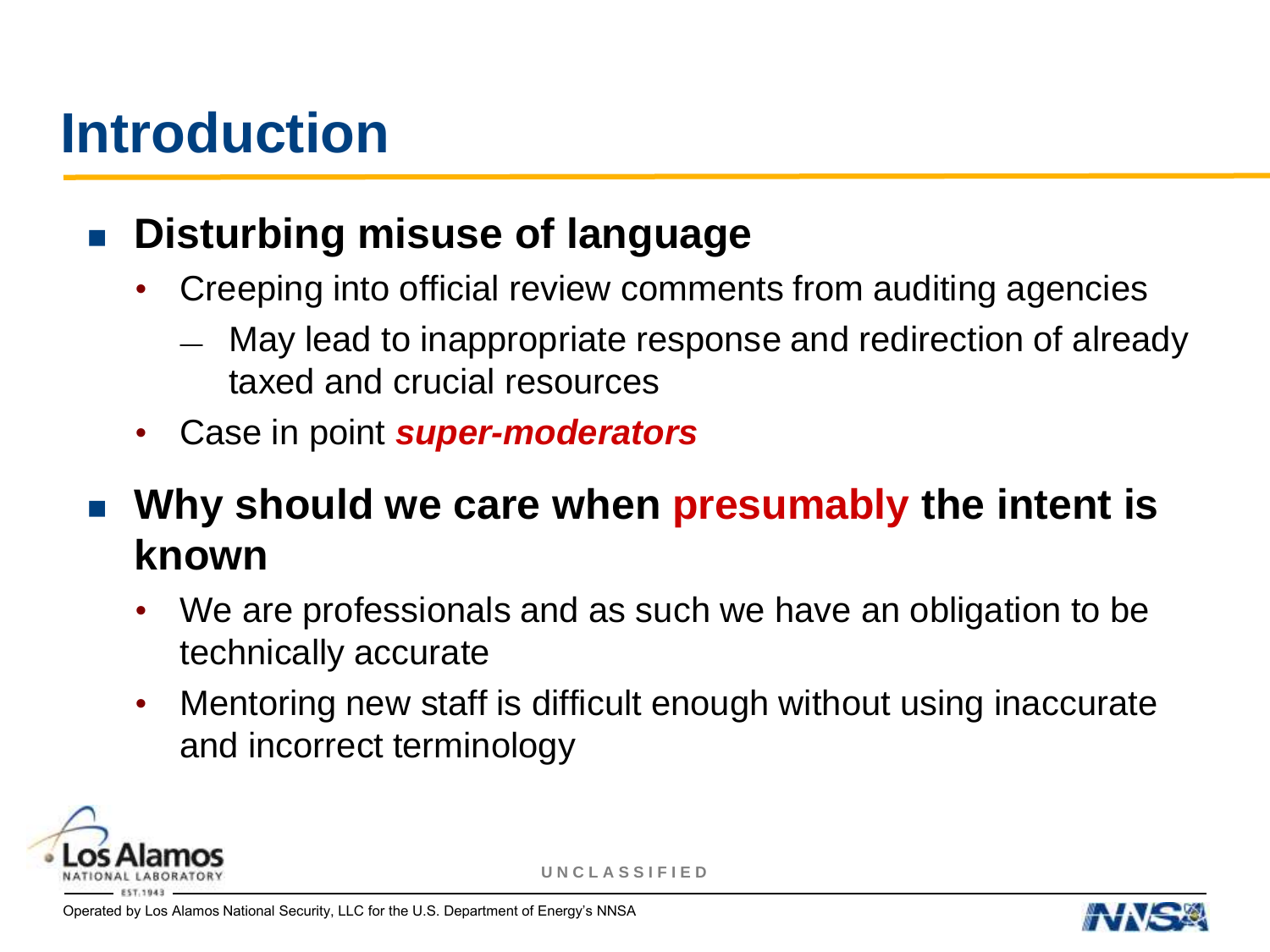## **Basic Theory of Moderation**

#### **Neutrons slow down via interactions with nuclei**

- Compound nucleus interactions
	- Inelastic scattering,  $(n,n')$
	- (n, xn') reactions
- Elastic scattering

## **Compound nucleus reactions**

- Colliding neutron is captured by the nucleus
- Threshold reactions
- For all but very energetic neutrons the inelastic spectrum is discrete
- Regardless the inelastic spectrum does not include a thermal component



**U N C L A S S I F I E D**

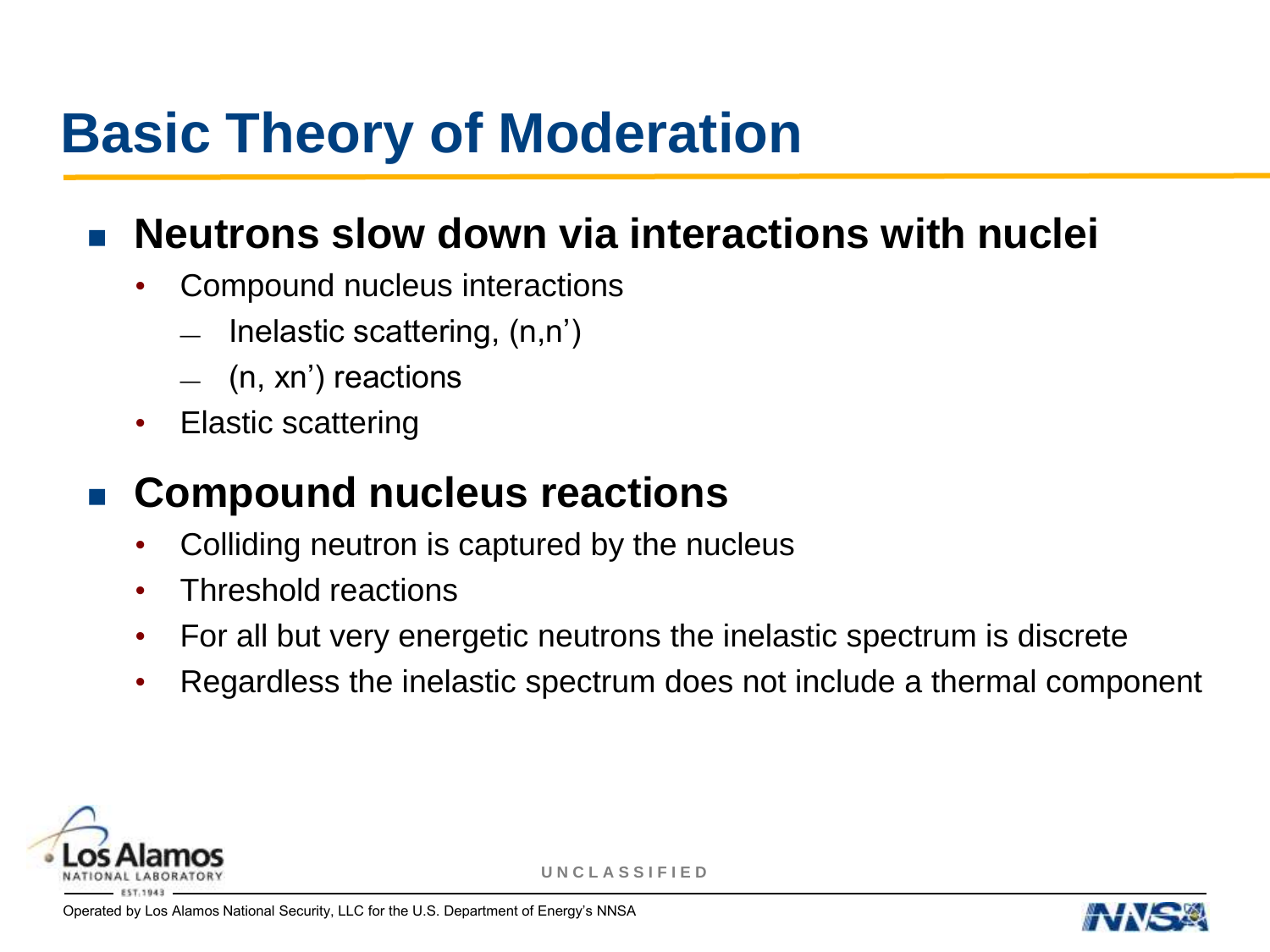## **Reference Frames**



#### **Static System**

**Center of Mass System** 



**U N C L A S S I F I E D**

Operated by Los Alamos National Security, LLC for the U.S. Department of Energy's NNSA



cm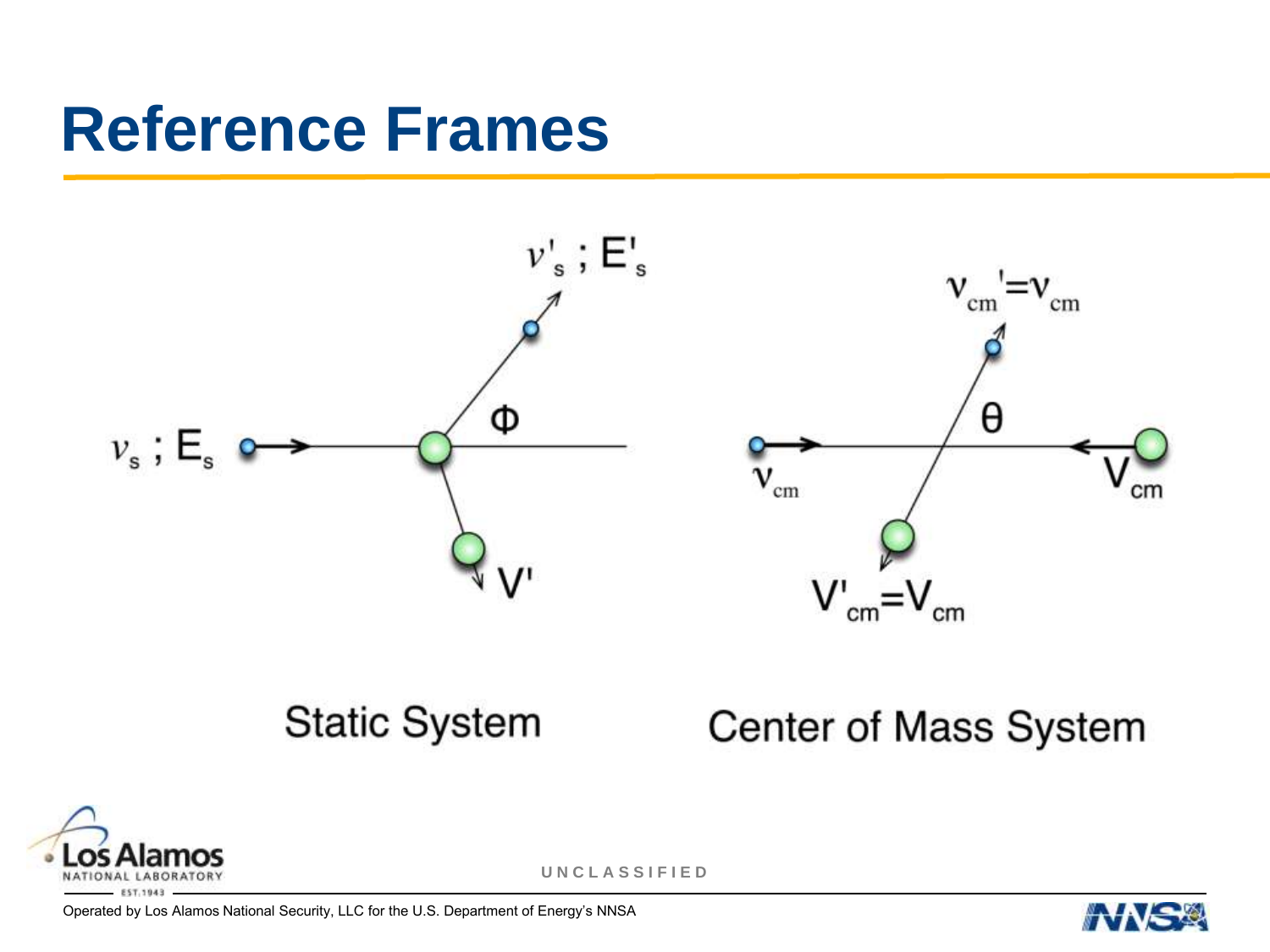#### **Elastic Scattering Energy Loss**

$$
E'_{s} = \frac{1}{2} E_{s} \left[ (1 + \alpha) + (1 - \alpha) \cos \theta \right] \quad \text{In which} \quad \alpha = \left( \frac{A - 1}{A + 1} \right)^{2}
$$

Therefore for forward scattering, i.e., no scatter

$$
\theta = 0 \qquad E'_s = E_s \qquad \qquad \text{No Energy Loss}
$$

And for maximum scatter (head on)

$$
\theta = 180
$$
  $E'_s = \alpha E_s$  Maximum Energy Loss



**U N C L A S S I F I E D**

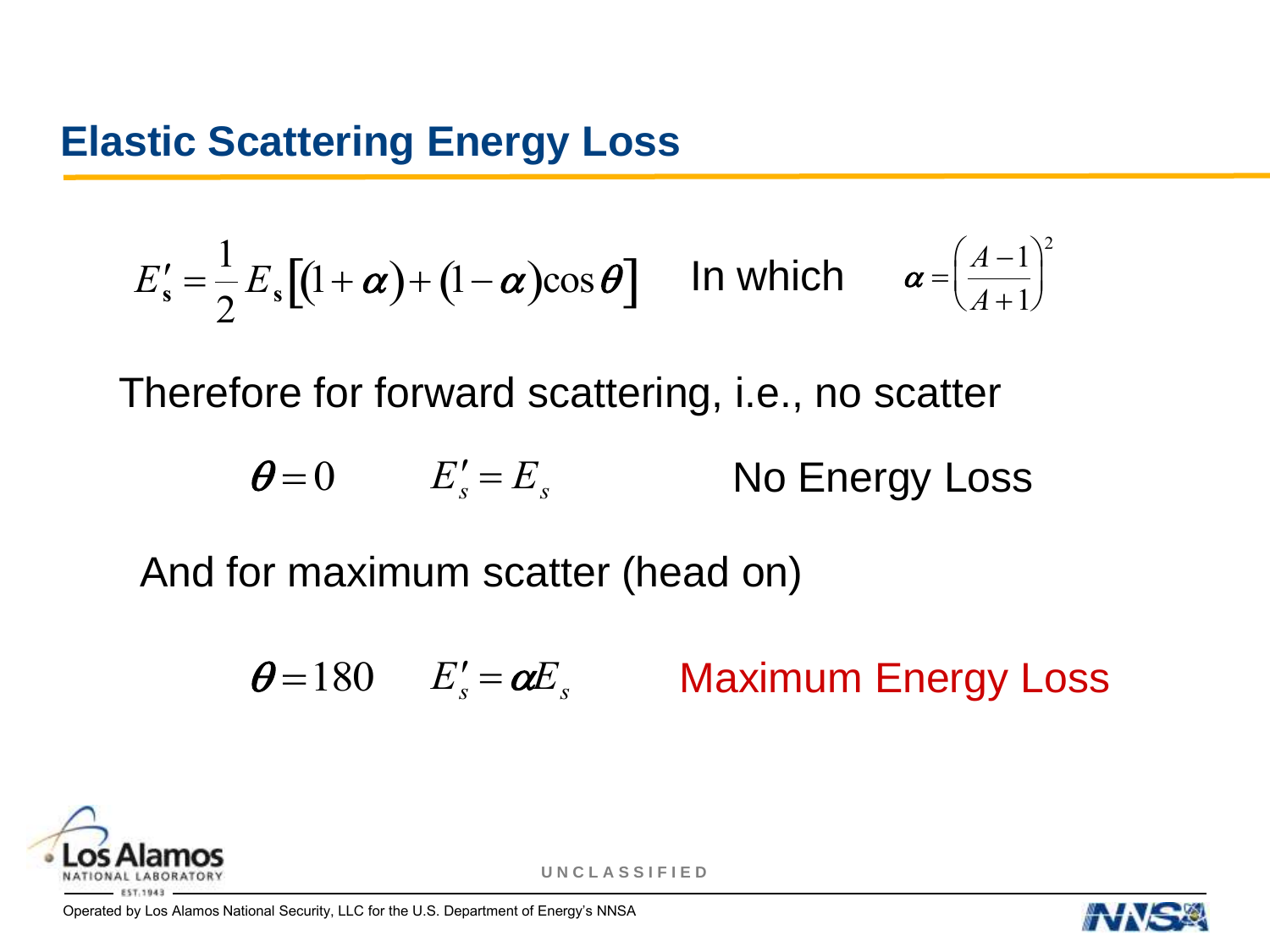**The Only Super Moderator**

$$
\boldsymbol{\alpha} = \left(\frac{A-1}{A+1}\right)^2
$$

- **For hydrogen** A=1 and  $\alpha$ =0 <u>...</u>
- **1 as A increases**
- **A neutron can** 
	- Lose all of its energy in a single collision with hydrogen
	- Lose only a fraction of its energy in collisions with all other nuclei



**U N C L A S S I F I E D**

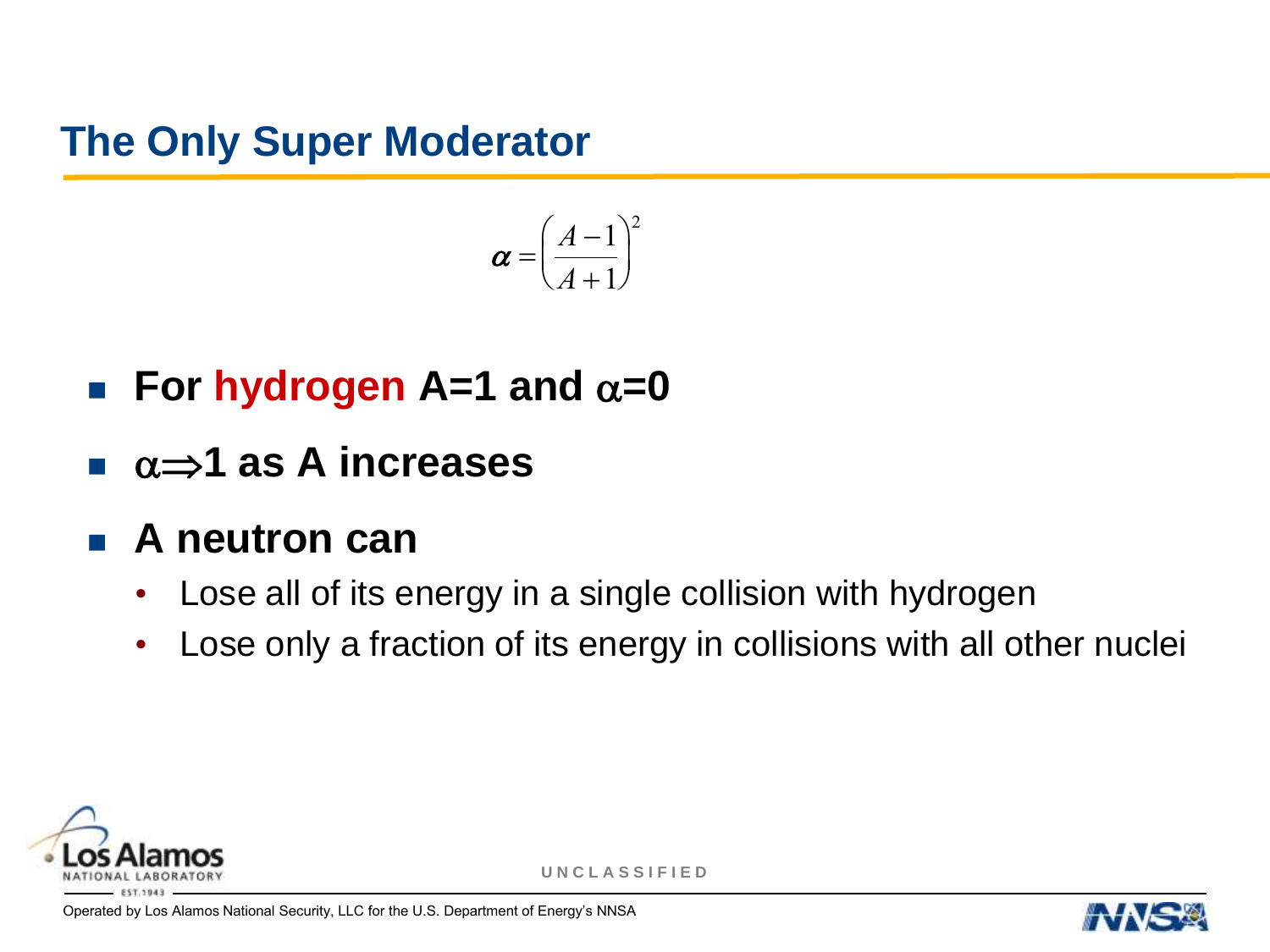## **Hydrogen Is As Good As It Gets**

| <b>Nucleus</b>    | <b>Mass</b><br><b>Number</b> | $\alpha$         | <b>Maximum</b><br><b>Percent</b><br>Loss | Average #<br><b>Collisions 2</b><br><b>MeV to Thermal</b> |
|-------------------|------------------------------|------------------|------------------------------------------|-----------------------------------------------------------|
| <b>Hydrogen</b>   | 1                            | $\boldsymbol{0}$ | 100.0                                    | 26                                                        |
| <b>Deuterium</b>  | $\overline{2}$               | 0.111            | 88.89                                    | 31                                                        |
| <b>Beryllium</b>  | 9                            | 0.640            | 36.0                                     | 92                                                        |
| Carbon            | 12                           | 0.716            | 28.4                                     | 118                                                       |
| Oxygen            | 16                           | 0.779            | 22.14                                    | 155                                                       |
| <b>Iron</b>       | 56                           | 0.931            | 6.9                                      | 518                                                       |
| 239P <sub>u</sub> | 239                          | 0.983            | 1.7                                      | 2130                                                      |



**U N C L A S S I F I E D**

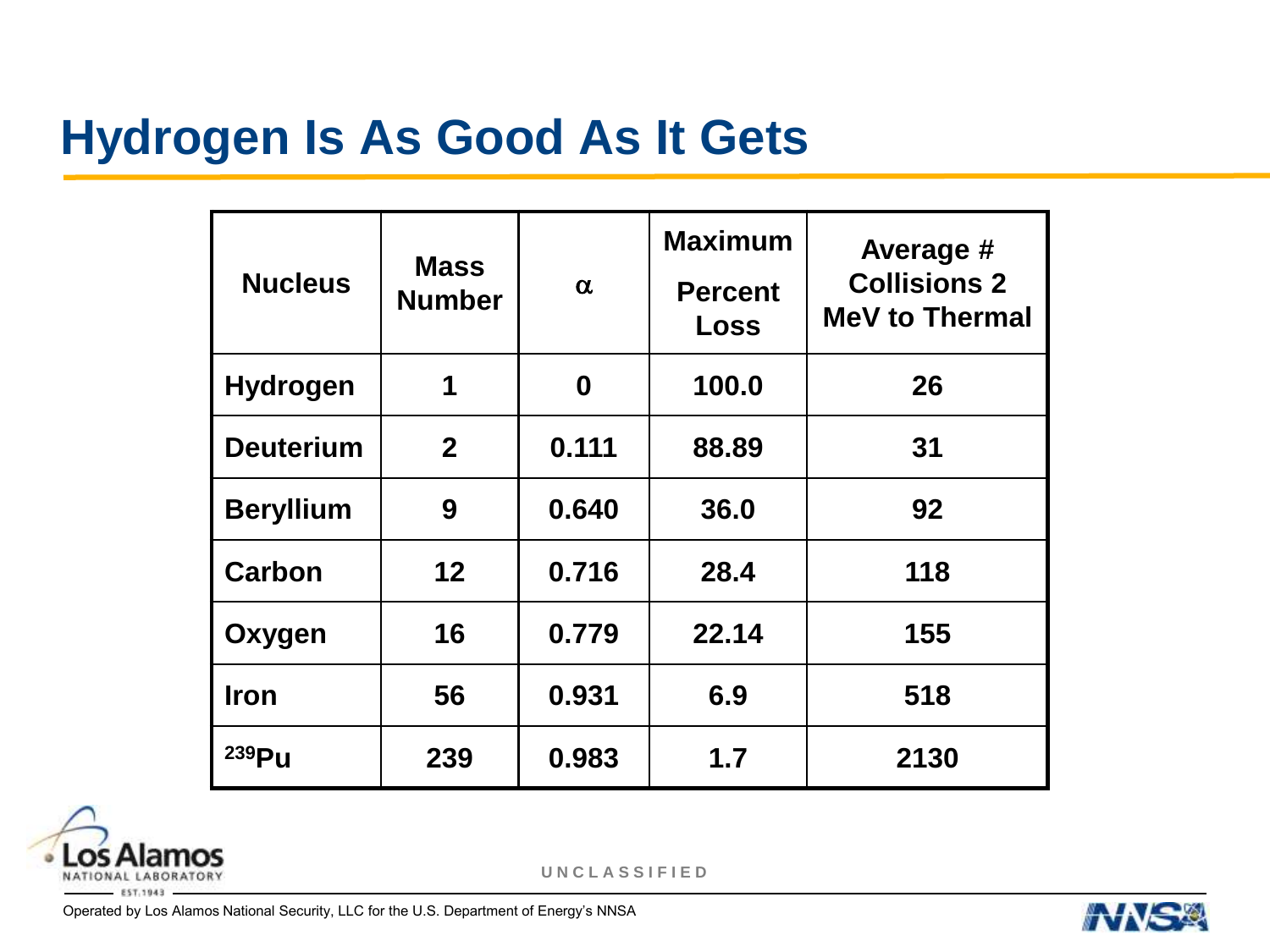## **Sources of Confusion?**

- Be moderated systems can have a smaller minimum **critical mass water moderated systems**
- Moderation by Be and C can lead to lower limiting **critical densities**
- Poor Nomenclature has resulted from applying **critical mass results as a "definition" of a physical process**
	- Moderation is a process governed by kinematics;
	- The definition is not linked to critical mass data;
	- If it were the definition would be variable



**U N C L A S S I F I E D**

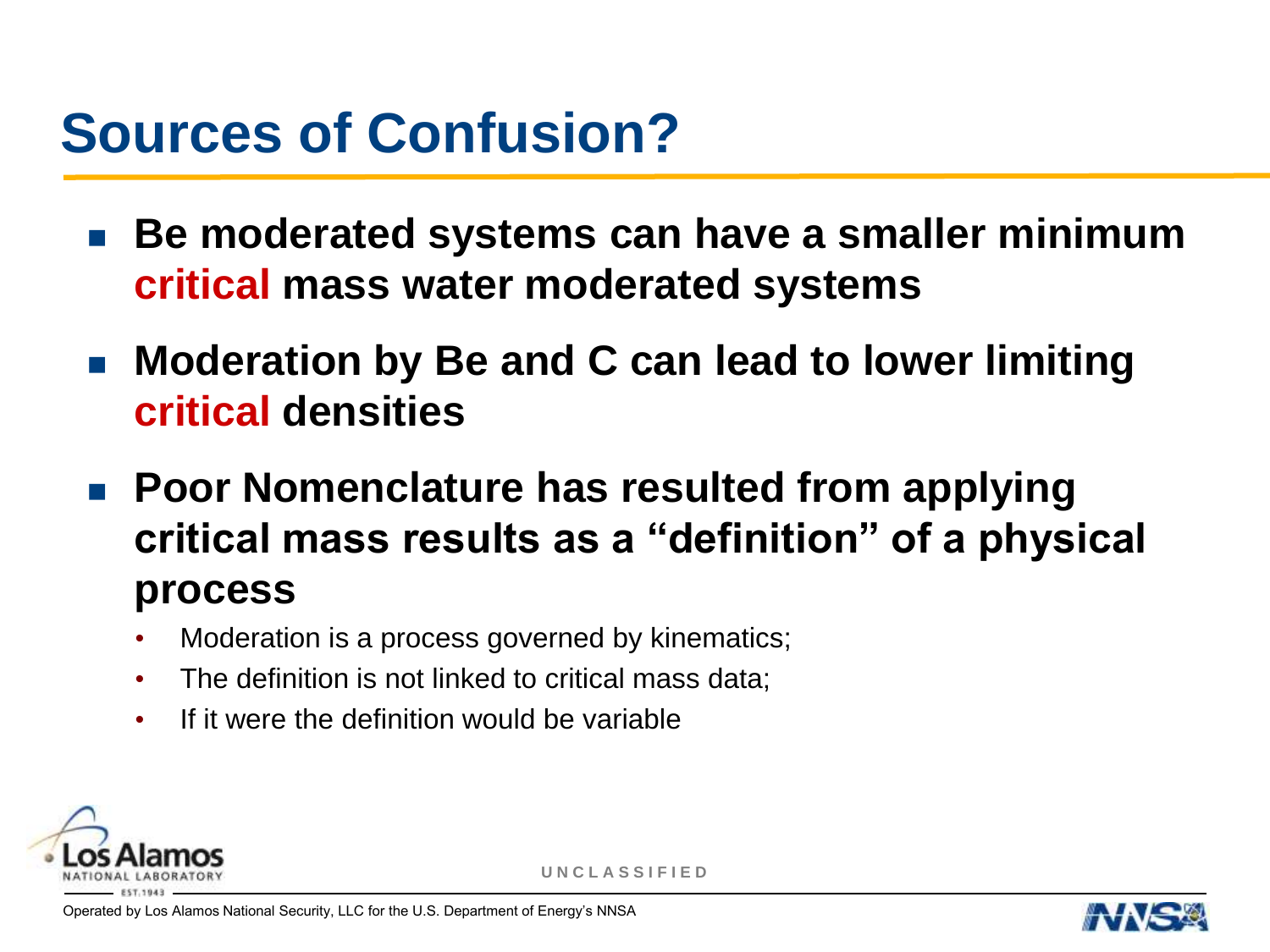# **Critical Mass Curve Comparison**

#### **Water Reflected Spherical Systems**



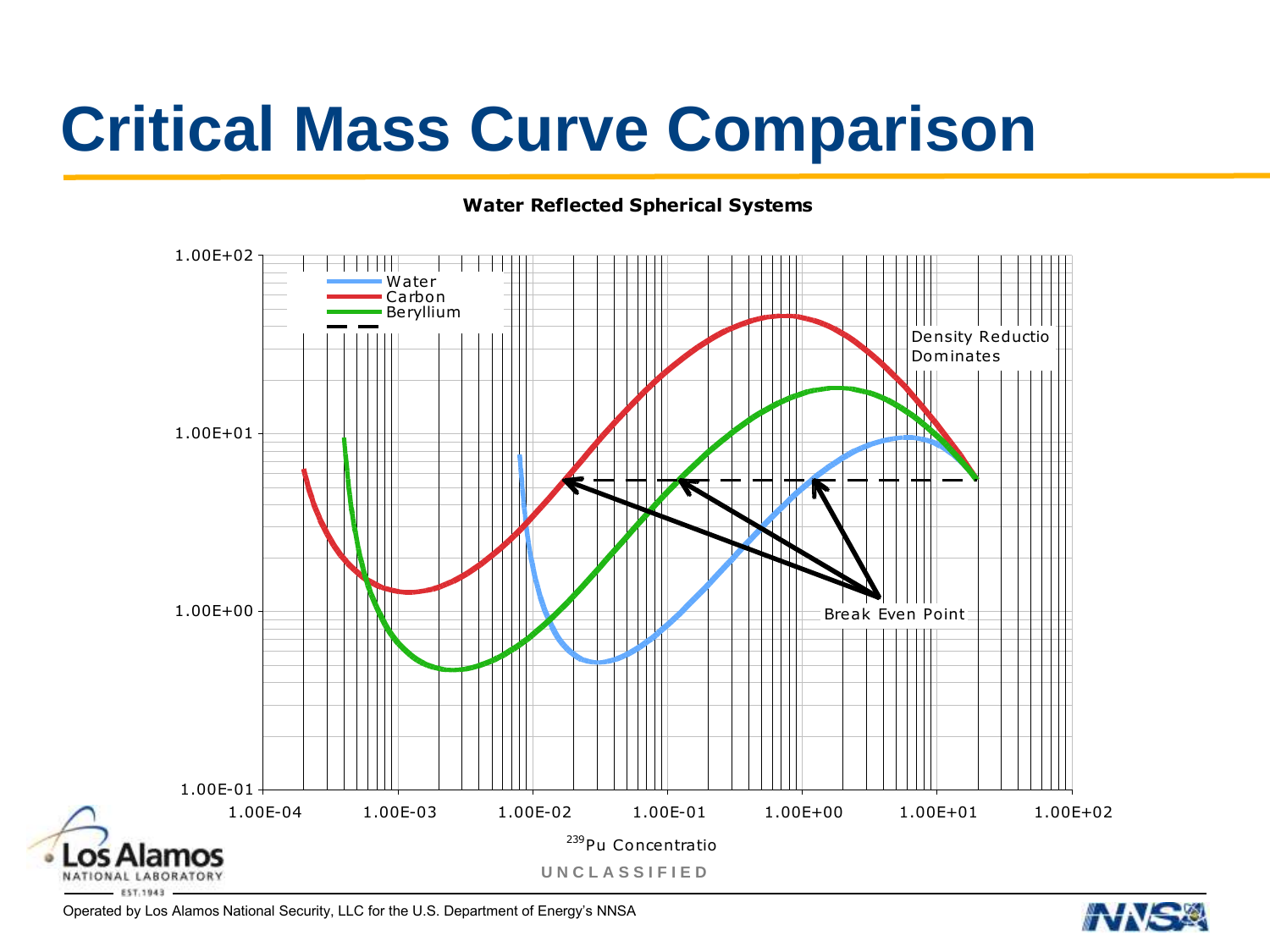## **The Actual Cause**

- **A function of 9 independent (but degenerate) factors only one of which is moderation**
- **For a smaller critical mass to result**
	- Fission (absorption) fraction must be higher, either
		- There is less leakage

#### OR

- Greater fraction of thermal neutrons are available
- **In fact both of these are true**



**U N C L A S S I F I E D**

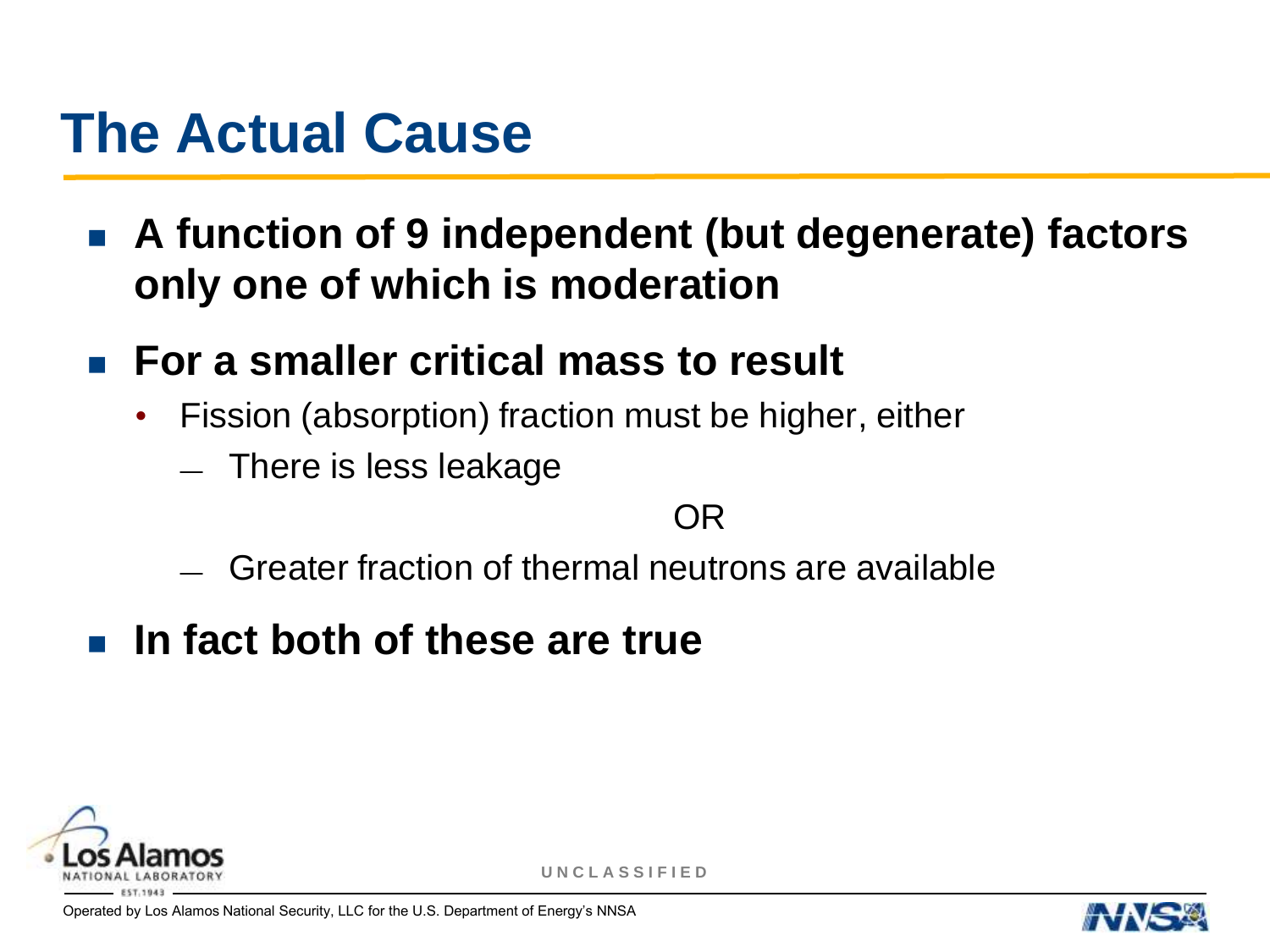## **Values @ Minimum Critical Mass**

| <b>Material</b>                              | $M_c$             | x/Pu<br>ratio | $\Sigma_{\mathbf{a}}$<br><b>Mod</b> | <b>Mass</b><br>(kg)<br><b>Mod</b> | Core                 |
|----------------------------------------------|-------------------|---------------|-------------------------------------|-----------------------------------|----------------------|
|                                              | (grams)           |               |                                     |                                   | <b>Volume</b><br>(L) |
| <b>Hydrogen</b><br>$\sigma_{\rm a} = 0.332b$ | 517<br>(30.6 g/L) | 865           | $2.2 \times 10^{-2}$                | 16.9                              | 16.9                 |
| <b>Beryllium</b><br>$\sigma_{a} = 0.0091b$   | 469<br>(2.6 g/L)  | 19,140        | $1.1 \times 10^{-3}$                | 339                               | 183                  |
| <b>Carbon</b><br>$\sigma_{\rm a} = 0.0034b$  | 1284<br>(1.3 g/L) | 34,874        | $3.8 \times 10^{-4}$                | 2250                              | 1000                 |

Los Alamos ٠ NATIONAL LABORATORY EST.1943

**U N C L A S S I F I E D**

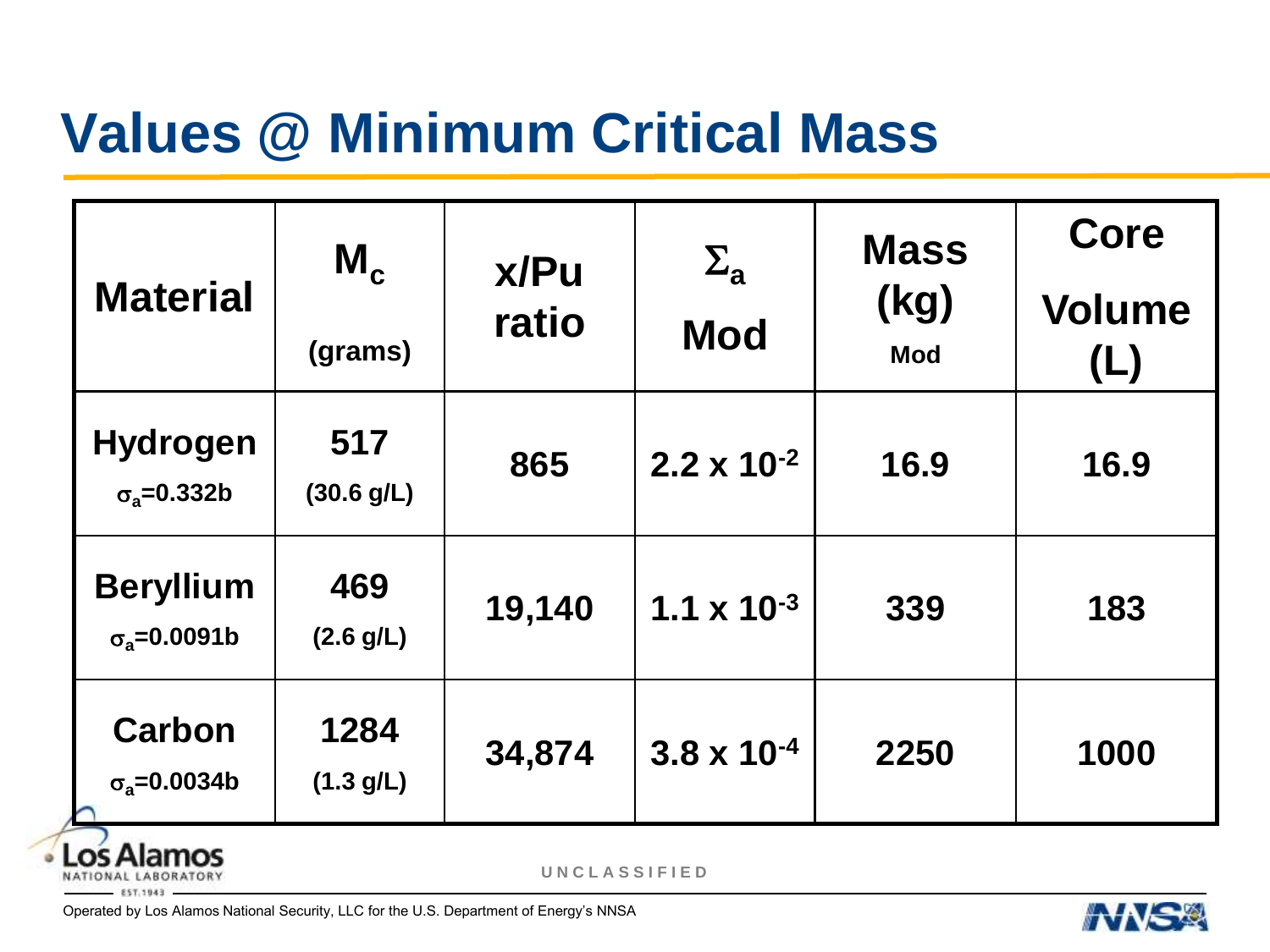## **Break Even Point Values (M<sub>c</sub>=5.49 Kg)**

| <b>Material</b>  | $\rho_{\text{c (g/L)}}$ | x/Pu<br>ratio | <b>Mass</b><br>(kg)<br><b>Mod</b> | Core                 | <b>System</b>        |
|------------------|-------------------------|---------------|-----------------------------------|----------------------|----------------------|
|                  |                         |               |                                   | <b>Volume</b><br>(L) | <b>Volume</b><br>(L) |
| <b>Hydrogen</b>  | 1019                    | 21.1          | 4.36                              | 4.63                 | 70                   |
| <b>Beryllium</b> | 122.4                   | 399           | 82.4                              | 44.8                 | 217                  |
| <b>Carbon</b>    | 17.4                    | 2578          | 709                               | 315                  | 794                  |

lamos NATIONAL LABORATORY EST.1943

**U N C L A S S I F I E D**

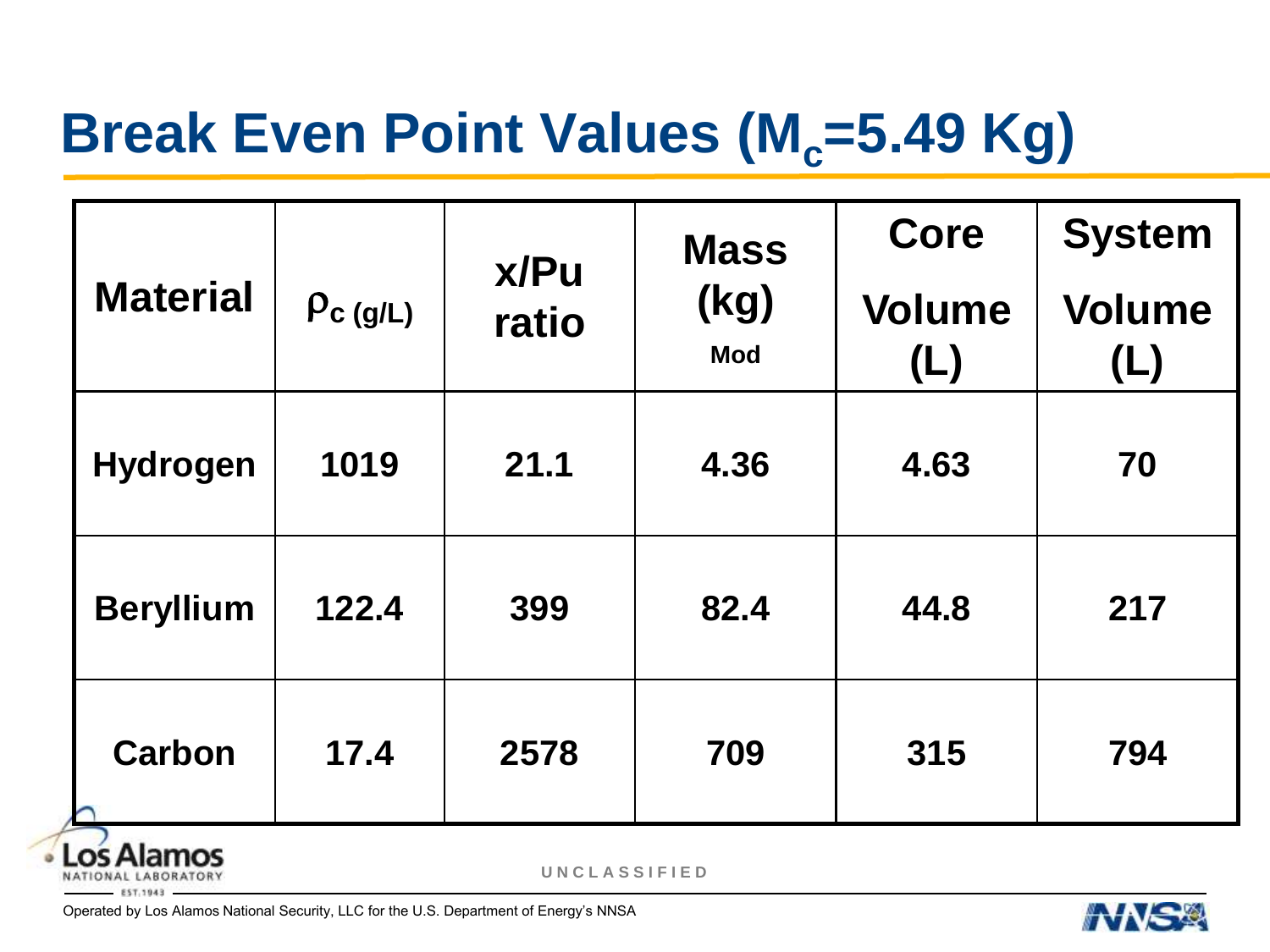## **Application**

- **The fact that Be moderated systems has a marginally lower critical mass is of no practical importance**
- **The amount of material required just to re-establish the reactivity to undiluted system is very large**
	- Processes that would encounter such situations are very rare
		- Experiments designed to test this very attribute
		- Exotic fuel manufacturing that does not exist as of now



**U N C L A S S I F I E D**

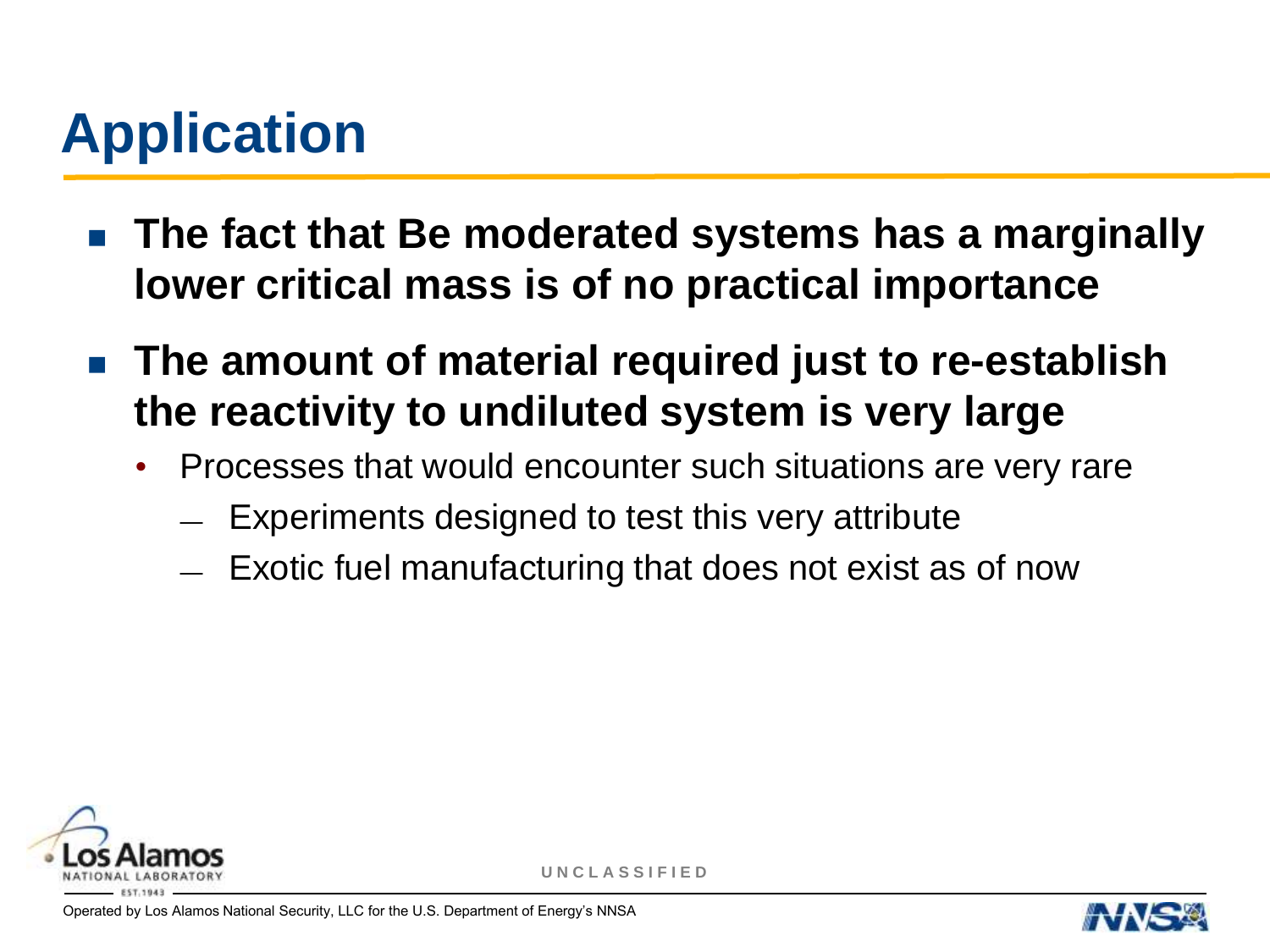#### **5 kg Single Parameter Subcritical Limit Unit Size Comparison**





**U N C L A S S I F I E D**

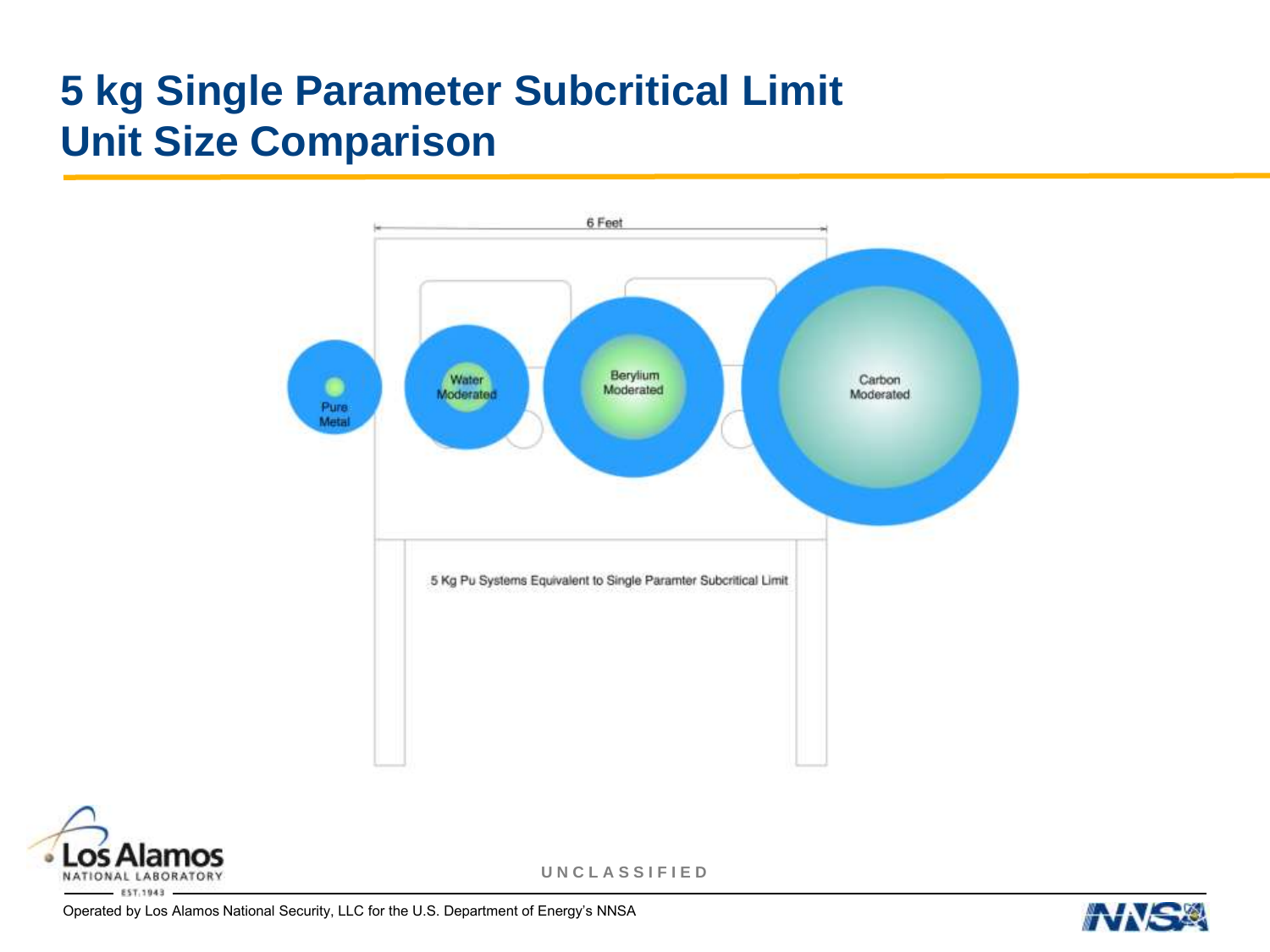## **Reflectors**

**There are conditions in which there are reflecting materials superior to water**

- Generalizations are just a imprudent in the case of reflectors as in the case of moderators
- There are the same multiple competing factors of scattering that effects leakage, moderation, and absorption



**U N C L A S S I F I E D**